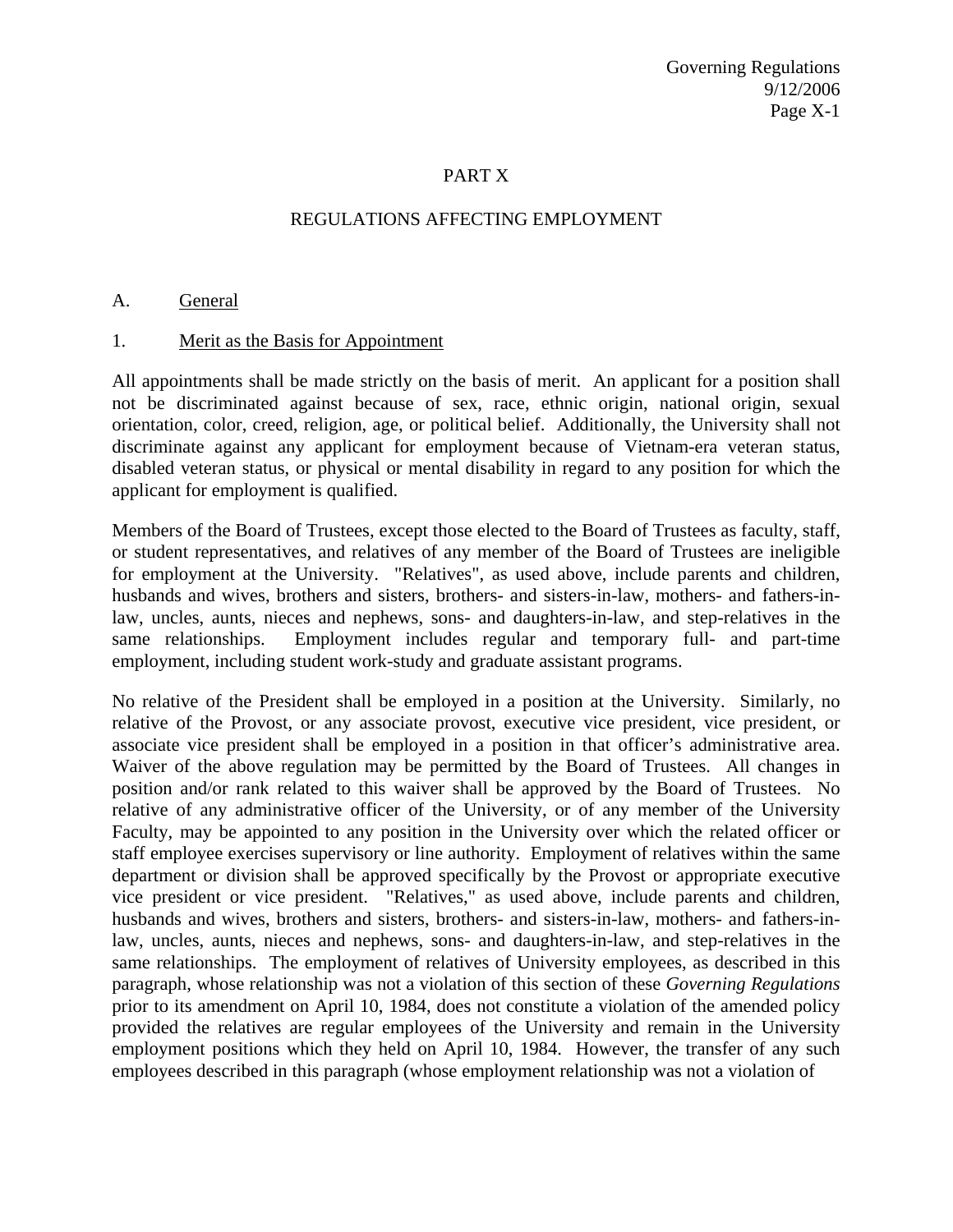policy prior to its amendment on April 10, 1984) to any other regular University position shall require approval of the President.

## 2. Intellectual Property

As a general policy, all intellectual property conceived, first reduced to practice, written, or otherwise produced by faculty members, staff employees, or students of the University using University funds, facilities, or other resources shall be owned and controlled by the University. Any faculty member, staff employee, or student who produces such intellectual property using University funds, facilities, or other resources shall assign personal rights to the property to the University, or it's designate, but shall have an interest in and a right to share in any financial returns from the commercialization of the property. Notwithstanding, it is a specific policy of the University that the traditional products of scholarly activity, such as journal articles, textbooks, reviews, monographs, works of art, sculpture, music, and course materials, shall be the unrestricted property of the author. The University shall exert no ownership claim of such works. A Standing Committee on Intellectual Property appointed by the President shall administer the policy and oversee implementation of the procedures, both as detailed in the *Administrative Regulation* on intellectual property (AR II-1.1-3).

## 3. Representation and Attendance at Meetings

In order that the University may be properly represented at the various gatherings or functions to which it is invited from time to time to participate, the President selects faculty members or staff employees to represent the institution.

In addition, employees are urged to become members and to participate in meetings of international, national, regional, and state and local organizations and associations related to their University employment.

Funds may be available to defray the expenses in whole or in part of those who are authorized to attend meetings by the President or other appropriate administrative officers.

## 4. Retirement

 The University of Kentucky Retirement Plan represents a consolidation of the original Retirement Resolution (April 7, 1964) and its numerous subsequent amendments into a unified statement of University policy and guidelines on retirement of employees in Groups I, II, III, IV, and V. The University of Kentucky Retirement Plan, which has been adopted by the Board of Trustees and may be amended only by that body, is presented in its entirety in the *Administrative Regulations* (AR II-1.6-1).

## 5. Social Security

All employees except those in Civil Service are covered by the Old-Age and Survivors Insurance of the National Social Security Program and are thus eligible for benefits in accordance with the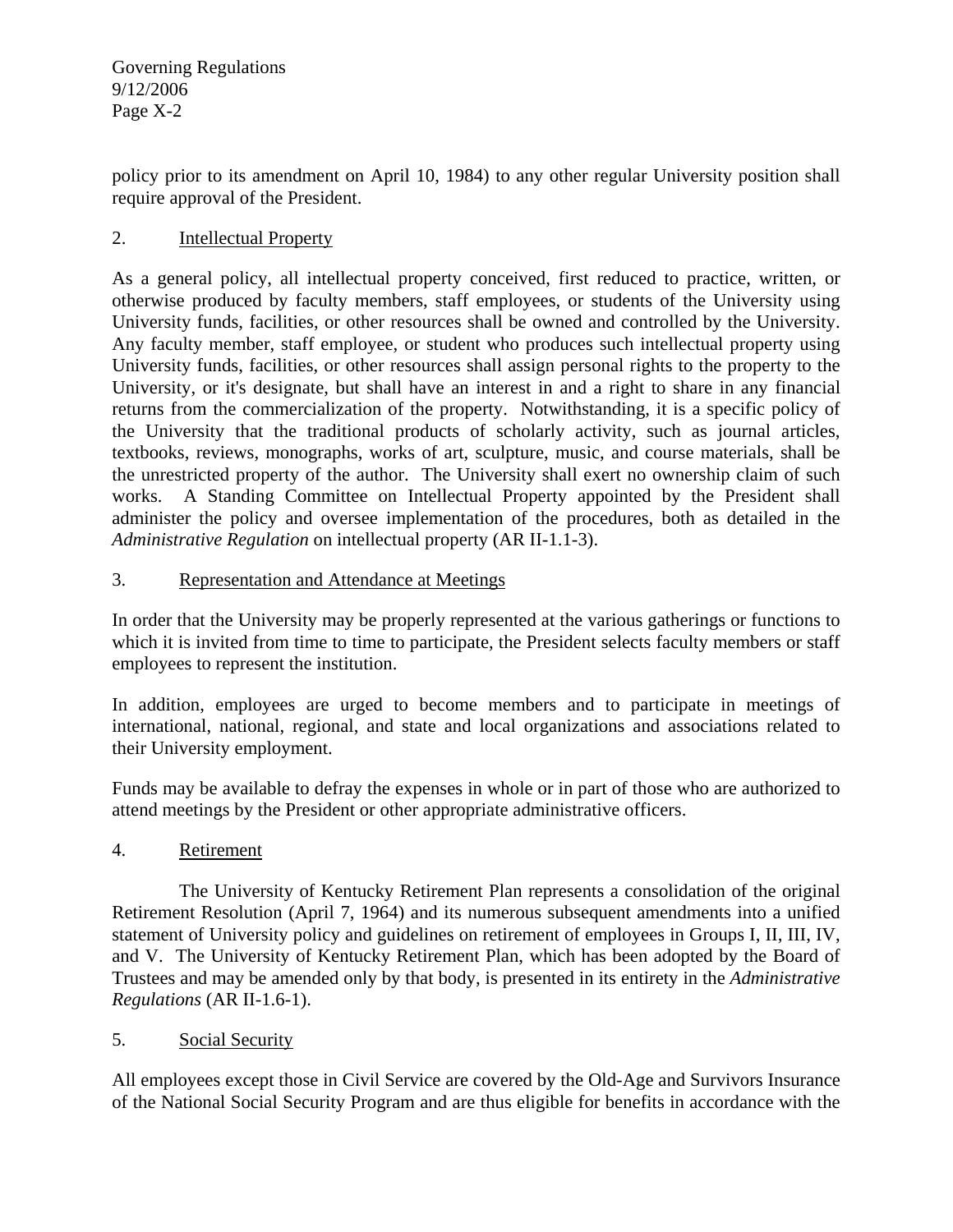governing legislation. Each eligible employee of the University must, if the employee has not previously done so, secure a Social Security card and supply to the Office of the Treasurer a completed Treasury Form W-4 with the employee's social security number and other information necessary for withholding appropriate contributions.

## 6. Group Insurance

Regular full-time faculty members and staff employees who are employed by the University are insured under the Basic Life Insurance Program. This insurance may be increased optionally to a total of one (1), two (2), or three (3) times the employee's basic annual salary, up to the maximum amount contained in the University's contract with the insurer. The premium for the basic insurance is paid by the University, whereas that for the optional increase in insurance is paid by the employee.

In addition, all regular full-time faculty members and staff employees are encouraged to participate in the University's basic health and other insurance programs that also may include coverage for dependents.

## 7. Workers' Compensation

A University employee sustaining an on-the-job injury to developing a job-related illness is covered by provisions of the Kentucky Workers' Compensation Act.

## 8. Employee Disability Program

Regular full-time faculty members and staff employees, other than those covered by Civil Service or the Federal Employee Retirement System, are covered by the Long Term Disability Program. Coverage commences after the completion of one (1) year of employment unless the eligible employee, at the time of hire, satisfies the exception condition as outlined in the plan document in which case there is immediate coverage. This program provides income protection through a Long Term Disability Plan. Supplemental Long Term Disability coverage may be offered at the employee's expense.

- B. Employment of Faculty
- 1. Appointment of Faculty
- (a) Types of Faculty Appointments

Faculty appointments are with educational units and shall be of three basic types: (1) nontenured appointments; (2) tenured appointments; and (3) post-retirement appointments.

- (i) There are two types of non-tenured appointments.
	- a. One type of non-tenured appointment is that in which a faculty member is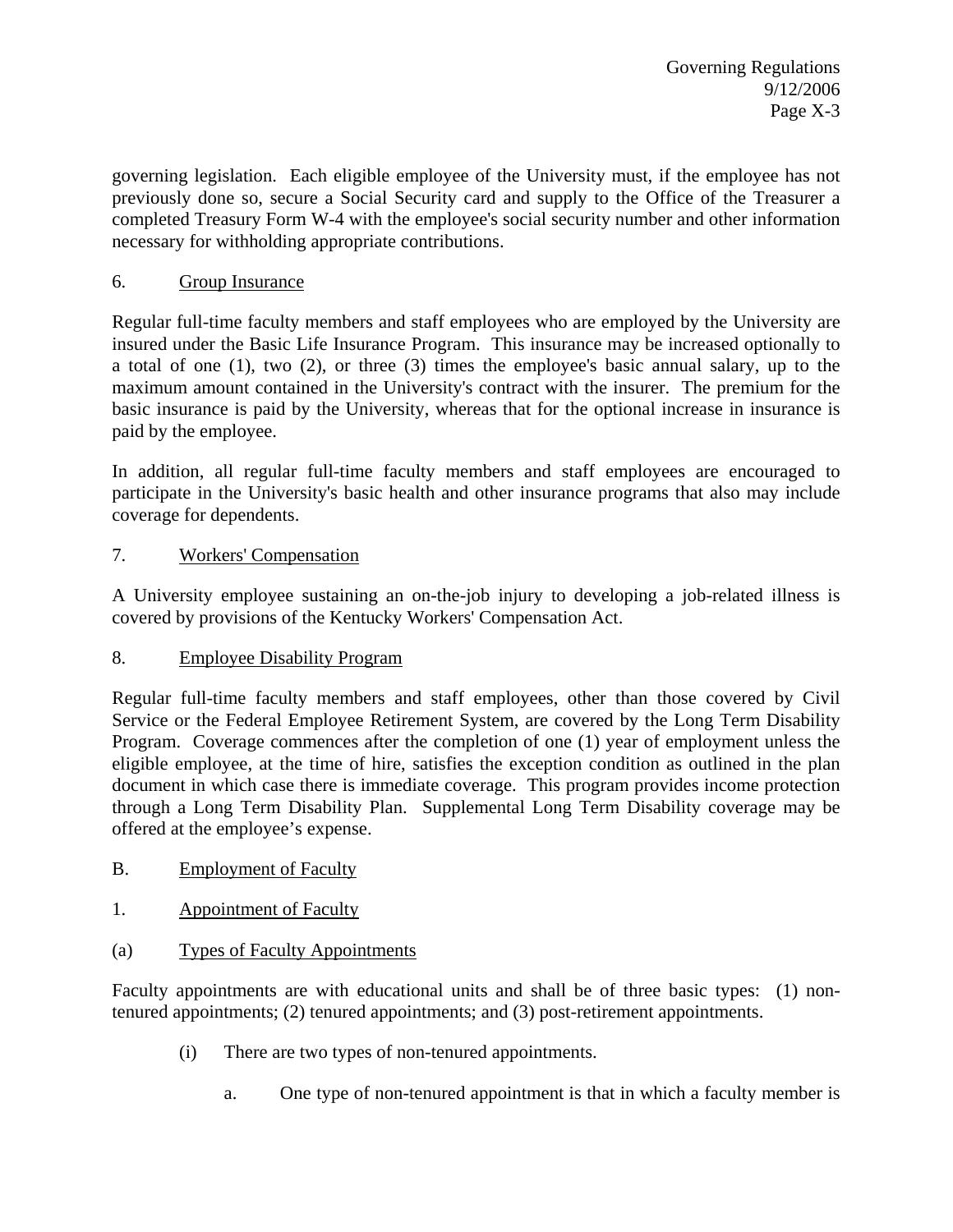ineligible for tenure as a consequence of having been appointed (1) in the lecturer, research, clinical, adjunct, visiting, or voluntary title series or (2) on a part-time or temporary basis in a title series. An appointment on a temporary basis involves an individual who has assigned duties and responsibilities that shall be completed within one (1) year or less.

 b. A second type of non-tenured appointment is that in which a faculty member is appointed on a full-time, year-to-year basis in the regular, special, extension, or librarian title series. In such an appointment, the faculty member does not have tenure but may be considered for tenure if recommended for such by the appropriate University administrators.

 (ii) A tenured appointment is one in which a faculty member is on full-time continuous appointment.

The term "joint appointment" shall apply in any case in which an individual holds two (2) or more intra-University faculty appointments. In such an instance, one of the appointments shall be designated as the primary appointment by the dean of the college if the individual's appointments are associated with educational units in the same college or by the Provost if the appointments are with educational units in different colleges. The constituent appointments relating to a joint appointment may be processed simultaneously or at different times; however, each appointment, reappointment or promotion, shall be processed independently and considered on its own merits. An individual's academic rank, though usually the same, may differ in the constituent appointments. The possibility of tenure applies only to the primary appointment. In case of termination of the non-primary appointment(s) leaving only the primary appointment for a full-time faculty member, the individual's assignment associated with the primary appointment shall become full-time. When an individual under consideration for appointment to an administrative position is also to be considered for a faculty appointment, recommendations of committees on the two respective appoints shall be developed independently on their respective merits, in accordance with the respective established appointment procedures.

(iii) Post-retirement appointments are of two (2) types.

 a. One type is that in which retired faculty members may be appointed to perform duties for which fee schedules have been established and approved by the Provost.

 b. A second type of post-retirement appointment may be used in a very limited number of cases, when it is essential to a University program or office or when it is otherwise impossible practicably to fill a position with a fully qualified person. Such a part-time or full-time appointment is restricted to former employees who have elected to retire, requires specific prior approval by the Board of Trustees, and is made for a period not to exceed one (1) year.

More detailed information on the various types of appointments is provided in the *Administrative Regulations* (AR II-1.0-1, AR II-5.0-2, and AR II-1.6-1).

(b) Probationary Periods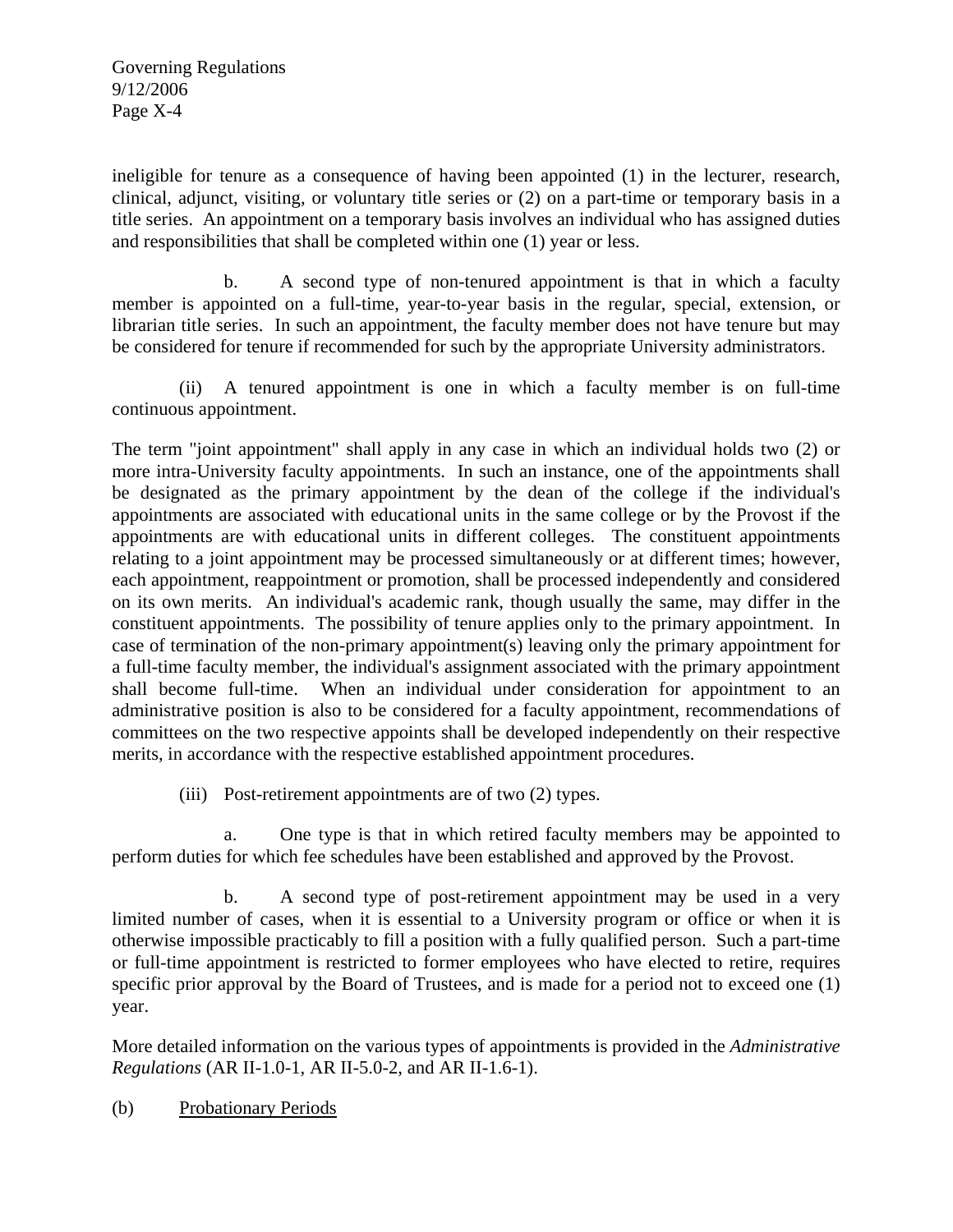Probationary periods are applicable to non-tenured appointments of faculty members on a fulltime year-to-year basis in the regular, special title, extension, or librarian title series. Such nontenured appointments may be for one (1) year or for other stated periods, subject to renewal. The total non-tenure period, however, shall not exceed seven (7) years unless one of the following provisions applies: AR II-1.1-12 (Family Medical Leave); GR X.B.3(b) (Leave for Duration of an Election or Term of Office); GR X.B.2(d)(v) (Educational Leave); GR X.B.1(c) (Automatic Delay of Probationary Periods); or for other leaves of absence where the University, in granting the leave, and the individual, in accepting it, agree that time spent on the leave of absence shall not count as probationary period service. An individual initially appointed to the rank of full professor may be given non-tenure status for a period not to exceed one (1) year. An individual shall not remain at the rank of instructor in the University for more than three (3) years. If after that period, promotion to a higher rank cannot be justified, the individual's appointment with the University shall not be renewed.

Following appropriate probationary periods not exceeding in duration those described above, all persons of associate professor (or librarian II) or higher rank shall be given tenure or their appointments shall not be renewed; all persons of assistant professor rank (or librarian III) shall be promoted to associate professor (or librarian II) with tenure or their appointments shall not be renewed. Established appointment, promotion, and review procedures shall be followed in making these decisions.

Probationary periods (or maximum non-tenure periods) are not applicable in cases where faculty members are appointed (1) in the lecturer, research, clinical, adjunct, visiting, or voluntary series of academic ranks and titles, or (2) on a part-time or temporary basis. In all such appointments, faculty members are ineligible for tenure.

#### (c) Automatic Delay of Probationary Periods

A probationary regular, special, extension, or librarian title series faculty member who becomes the parent of a child or children by birth, adoption or guardianship, or who becomes the guardian of a relative (see GR X.A.1) for the purpose of providing care to that person shall automatically be granted a one-year delay of the probationary period by the dean of the respective college, upon written notification by the faculty member's department chair to the college dean. Upon notification of the delay, the dean shall prepare and submit to the Provost a revised Notice of Academic Appointment reflecting the change in probationary dates. A faculty member may waive the automatic delay only by completing and submitting a Faculty Waiver Form to the chair, who shall forward the form to the dean and the Provost. This provision is available to all probationary regular, special, extension and librarian title series faculty upon their official start date and up until the anniversary of their official start date in the year in which their tenure review is scheduled to occur. Notifications of all delays shall be made by the faculty member's department chair in writing to the dean of the respective college as soon as possible after the birth, adoption and/or guardianship, but in no case later than six (6) months from the time of the qualifying event (i.e., birth, adoption, or guardianship) or no later than the last day of the fifth year of the probationary period; whichever comes first.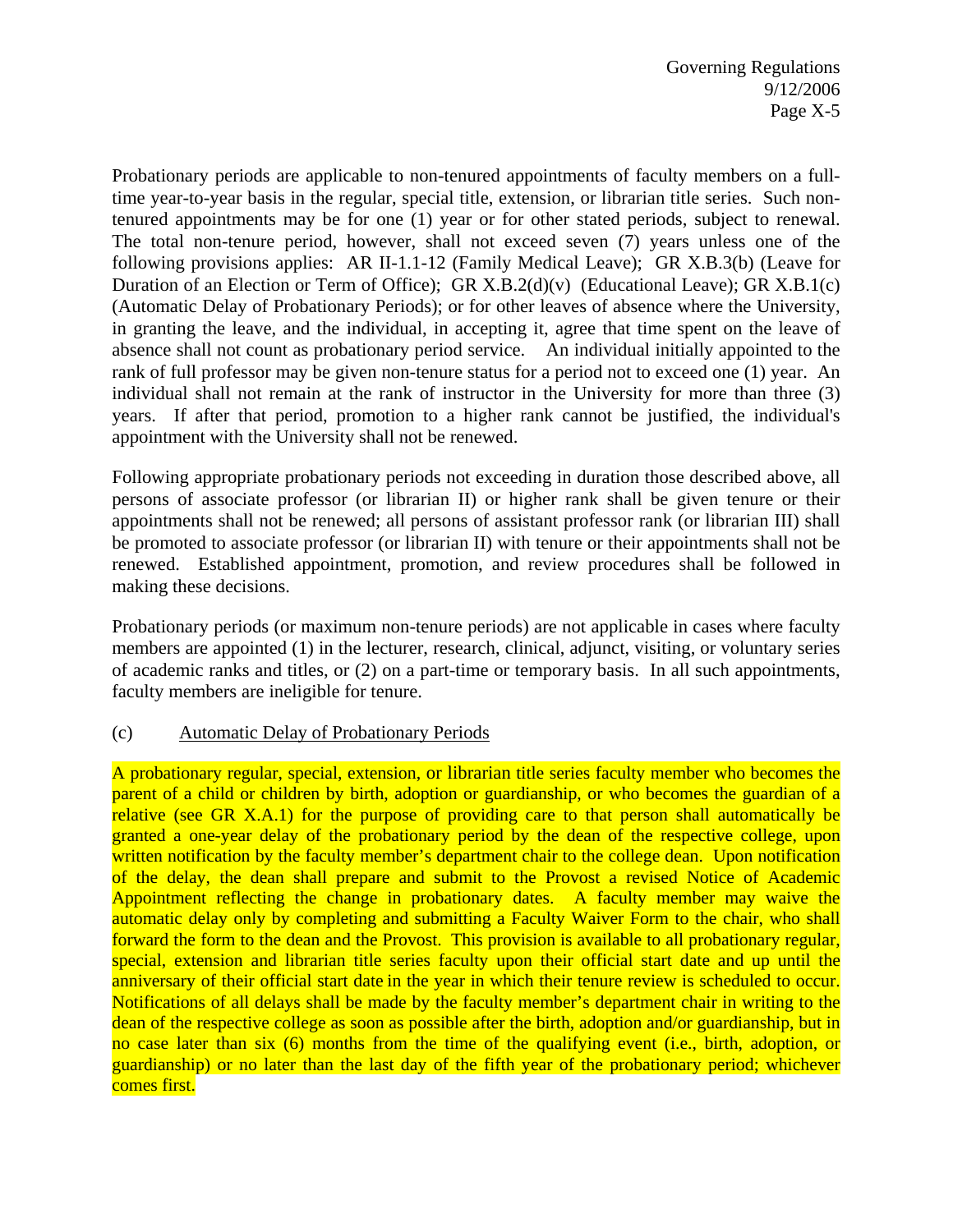The automatic delay shall not be granted more than two (2) times within the probationary period of a faculty member. The faculty member shall be reviewed for tenure under the same academic standards as a candidate who has not extended the probationary period and shall not be penalized or adversely affected by the delay of the probationary period.

#### (d) Appointment Record

The precise terms and conditions, excepting salary, covering each appointment shall be stated in writing on an official appointment record. Notice of reappointment shall be in the possession of the appropriate administrative officers and the appointee at least three (3) months before the renewed appointment begins, when possible, or at the earliest date feasible in view of budget considerations. It shall be the responsibility of the Provost to ensure compliance with this regulation.

#### (e) Notification of Non-Renewal of Appointment: Non-Tenured Appointments

Part-time, visiting, or temporary faculty appointments have explicit one (1) year or less terminal dates that terminate at the expiration of the term without notice.

For those employed year-to-year on a fiscal or academic year basis, notification of non-renewal of appointment at the end of the first year of service shall be given not later than March 1 if the appointment expires at the end of that year or three (3) months in advance if the one-year appointment terminates during the academic year. Notification of non-renewal of appointment at the end of the second year of service shall be given no later than December 15 if the appointment expires at the end of the year or six (6) months in advance if the appointment expires during the year. Notification of non-renewal of appointment after more than two (2) years of service shall be given at least twelve (12) months before expiration of appointment. Non-renewal decisions concerning regular, full-time faculty members shall be reported to the Board of Trustees.

Any related appeal(s) to the Provost concerning procedural matters or privilege and/or to the University Senate Advisory Committee on Privilege and Tenure concerning procedural matters, privilege, or allegations of violation of academic freedom must be initiated in writing by the concerned faculty member within sixty (60) days after being notified in writing by the dean about non-renewal of appointment.

- (f) Termination of Appointment
	- (i) Reasons for Termination

Except in cases of financial emergency, the termination of a tenured appointment or the dismissal of a person prior to the expiration of a non-tenured appointment shall be, in accordance with KRS 164.230, only for reasons of incompetence, neglect of or refusal to perform duties, or for immoral conduct.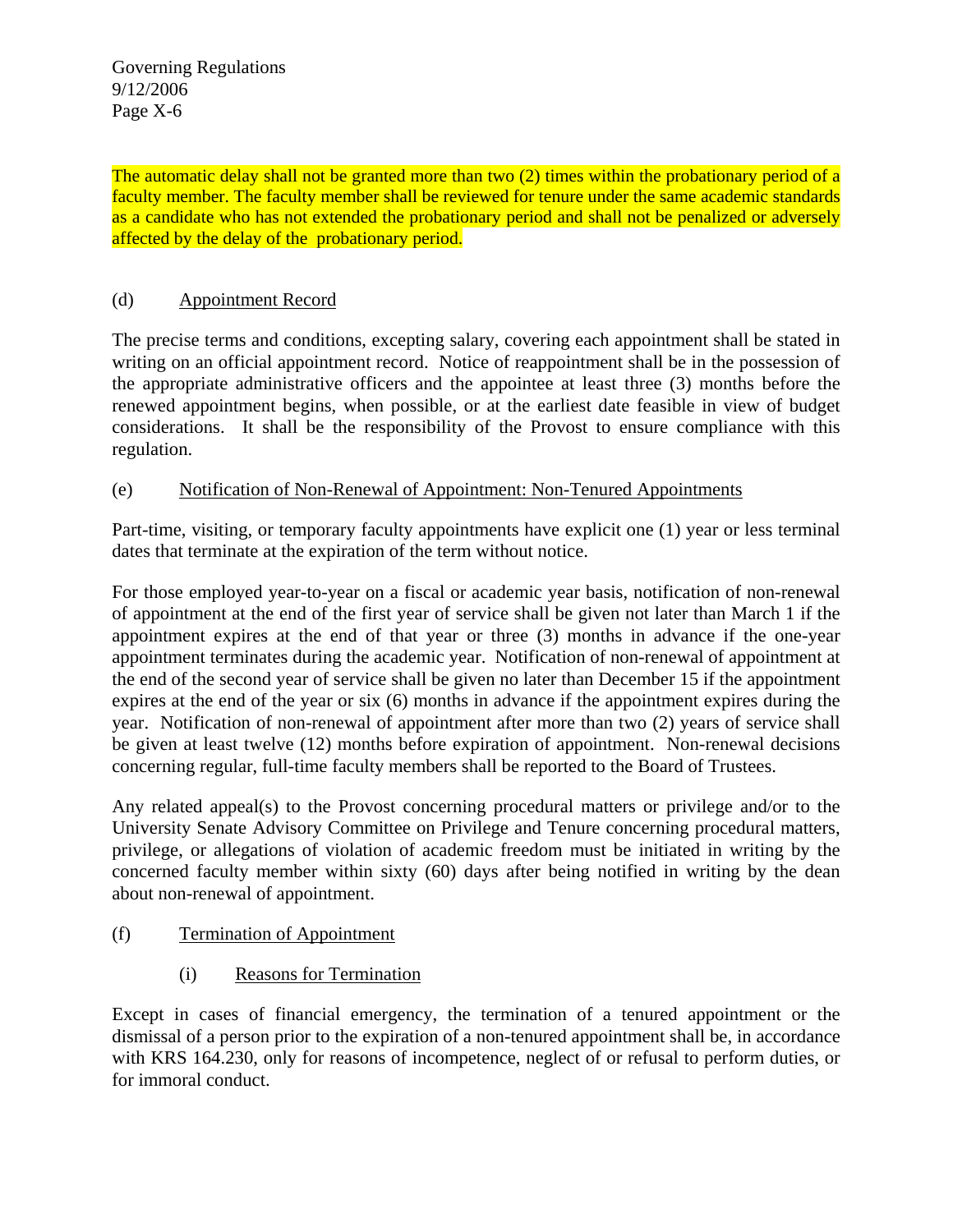In a case of termination because of a financial emergency, the faculty member may have the issues reviewed by the University Senate Advisory Committee on Privilege and Tenure with the right of appeal to the President and the Board of Trustees for the University faculty member. The faculty member shall be given notice as soon as possible and never less than twelve (12) months notice. The released faculty member's position shall not be filled by a replacement within a period of two (2) years unless the released faculty member has been offered reappointment and given a reasonable time within which to accept or decline it.

## (ii) Procedure

Dismissal of a faculty member with tenure or of a non-tenured faculty member before the end of a specified term of appointment shall be preceded by discussions between the faculty member and the appropriate administrative officer or officers looking toward a mutual settlement. In the event of failure to agree upon settlement, the Provost shall be responsible for the preparation of a reasonably detailed statement of charges which shall be furnished to the faculty member and the University Senate Advisory Committee on Privilege and Tenure. The committee shall make an informal investigation for the purpose of attempting to affect a resolution and, in the case of failure, shall recommend to the President whether, in its opinion, dismissal proceedings should be undertaken. Its opinion shall not be binding upon the President.

If the President initiates dismissal proceedings, the concerned individual shall have the right to be heard initially by the University Senate Hearing Panel (Privilege and Tenure).

The faculty member shall be informed in writing by the President regarding specific charges at least twenty (20) days prior to the hearing. At least seven (7) days prior to the hearing, the faculty member shall answer the charges in writing. The faculty member may waive the hearing. If the faculty member waives the hearing but denies the charges or asserts that the charges do not support a finding of adequate cause, the Hearing Panel shall evaluate all available evidence and base its recommendation upon the evidence in the record.

The Hearing Panel, in consultation with the President and the faculty member, shall exercise its judgment as to whether the hearing shall be public or private. During the proceedings the faculty member shall be permitted to have an academic advisor and a counsel of personal choice. At the request of either party or the Hearing Panel, a representative of a responsible educational association shall be permitted to attend the proceedings as an observer. A full stenographic record of the hearing or hearings shall be taken and made available to the parties concerned. The burden of proof that adequate cause for dismissal shall rest with the institution and shall be satisfied only by clear and convincing evidence in the record considered as a whole. If the faculty member's competence is in question, the testimony should include that of qualified faculty members from this and/or other institutions of higher education.

Upon the conclusion of the hearing, the Hearing Panel shall report to the President that adequate cause for dismissal has or has not been established by the evidence in the record. It may, in addition, recommend that, although adequate cause for dismissal has been established, an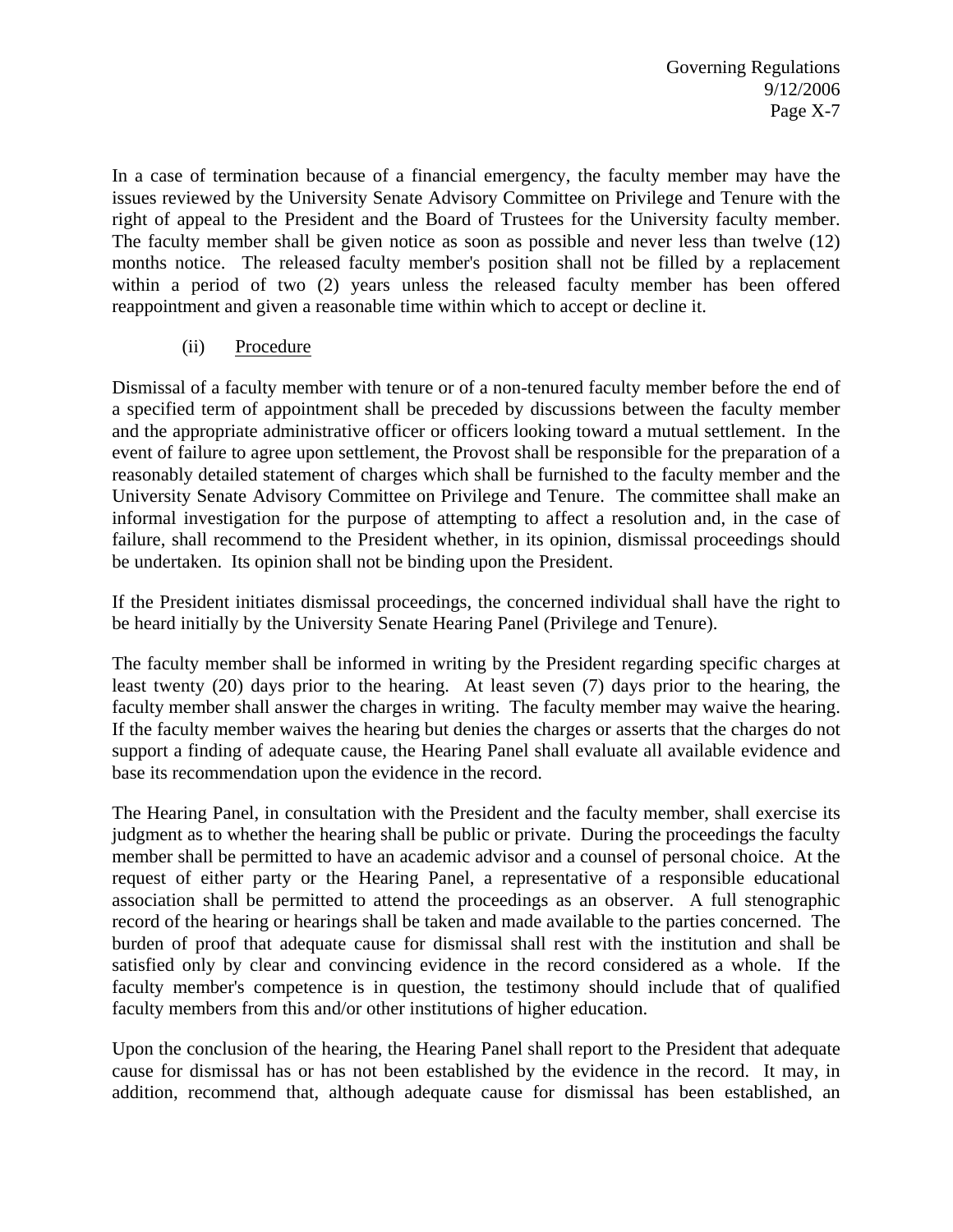academic penalty less than dismissal would be more appropriate, giving supporting reasons for the recommendation. If the President accepts a report with a decision adverse to the faculty member, the President shall provide an opportunity for response by the faculty member before transmitting the case to the Board of Trustees and provide reasons in writing to the Hearing Panel and to the faculty member.

A decision adverse to the faculty member may be made only after an opportunity has been given for an additional hearing before the Board of Trustees as required by KRS 164.230. The Board of Trustees shall either sustain the recommendations of the Hearing Panel and the President or return the proceedings to the President and the committee with specific objections. The Hearing Panel then shall reconsider, taking into account the stated objections and receiving new evidence if necessary. The Board of Trustees shall make the final decision after a study of the Hearing Panel's reconsideration.

## (iii) Suspension

Until the final decision on termination of an appointment has been reached, the faculty member shall be suspended, or assigned to other duties in lieu of suspension, only if immediate harm to the faculty member or others is threatened by the faculty member's continuance. Before suspending a faculty member, pending an ultimate determination of the individual's status through the hearing procedure, the President shall consult with the University Senate Advisory Committee on Privilege and Tenure. Salary shall be continued during the period of suspension.

## (g) Academic Freedom of Non-Tenured Faculty

If faculty members on non-tenured appointments or faculty members on post-retirement appointments allege that decisions not to reappoint them were caused by considerations violating academic freedom, or that they were given less advance notice than required in these *Governing Regulations*, they must present their allegations in writing to the University Senate Advisory Committee on Privilege and Tenure within sixty (60) days after being notified in writing by their respective deans of the decisions not to reappoint. Allegations so presented shall be given preliminary consideration by the University Senate Advisory Committee on Privilege and Tenure, which shall attempt to settle the matter by informal methods. The allegations shall be accompanied by statements that aggrieved faculty members agree to the presentation, for the consideration of the committee, of such reasons and evidence as the University may allege in support of its decisions. If the difficulty is unresolved at this stage and if the committee so recommends, the procedures set forth in *GR X.B.e.ii* shall be applied, except that the faculty members making the complaints are responsible for stating the grounds upon which they base their allegations and the burden of proof shall rest upon them. If *prima facie* cases are established via these procedures in favor of the faculty members, it becomes incumbent upon the persons who made the decisions not to reappoint, or who provided insufficient notice, to present evidence in support of those decisions.

## (h) Resignation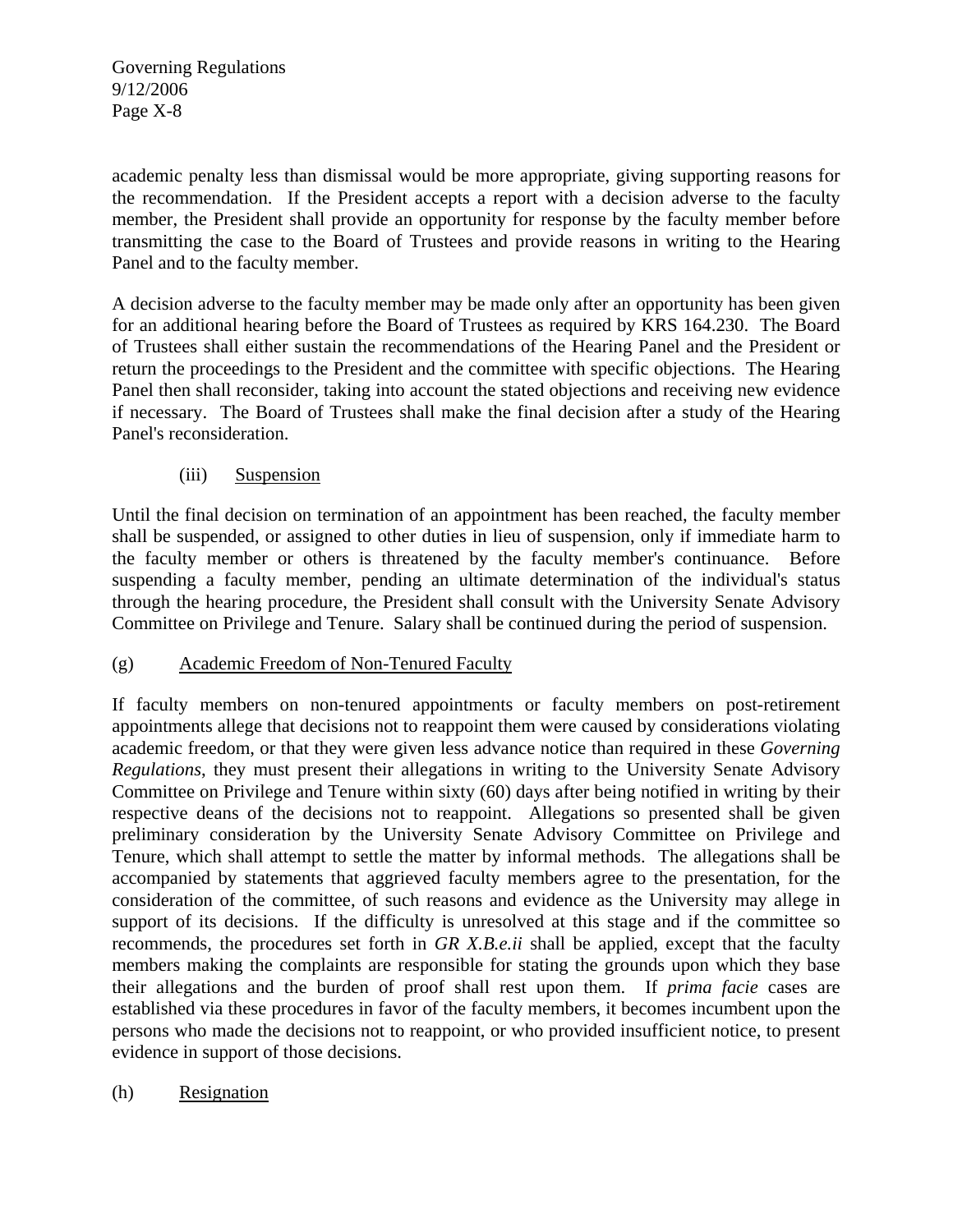Notice of resignation should be given early enough to reduce serious inconvenience to the University. If faculty members desire to terminate existing appointments or to decline renewals in the absence of notices of non-renewal, they shall give written notice of no less than three (3) months if their rank is instructor or assistant professor, and no less than four (4) months if their rank is higher, before the end of their duties during the academic year (exclusive of a summer session) or thirty (30) days after receiving notification of the terms of their appointments for the coming year, whichever date occurs later. However, they may request in writing a waiver of this requirement in cases of hardship or in situations where they would otherwise be denied substantial professional advancement. Resignations of regular, full-time faculty members shall be reported to the Board of Trustees.

## (i) Administrative Personnel

Administrative personnel who hold academic rank are subject to the foregoing regulations in their capacity as faculty members. Those administrative personnel (holding academic rank) who allege that considerations violative of academic freedom significantly contributed to decisions to terminate their appointments to administrative posts or not to reappoint them shall be entitled to the same procedures as those for non-tenured faculty who have alleged violation of academic freedom.

## (j) Change of Assignment

When it is in the best interests of the institution, and if the professional status of a faculty member is not seriously jeopardized thereby, a change in the duties assigned to an individual may be made without such a change of assignment being regarded as a violation of the individual's tenure rights.

#### 2. Conditions of Employment

(a) Terms of Assignment

Academic assignments are made on academic year (nine-month), ten-month, eleven-month, and twelve-month bases.

#### (b) Vacation Leave

All full-time faculty members on a ten-month, eleven-month, or twelve-month assignment basis shall be entitled to twenty-two (22) working days of vacation leave with pay per assignment period. With prior administrative approval, faculty members may take vacation leave at appropriate times during the period in which they are eligible to take such leave; however, each faculty member shall be in actual attendance at least until after Commencement and until all reports have been made, and at least three (3) days prior to the first day of registration for the fall semester, unless for special reason leave is approved. Vacation leave normally cannot be accumulated from one assignment period to another, except that a faculty member on a twelve-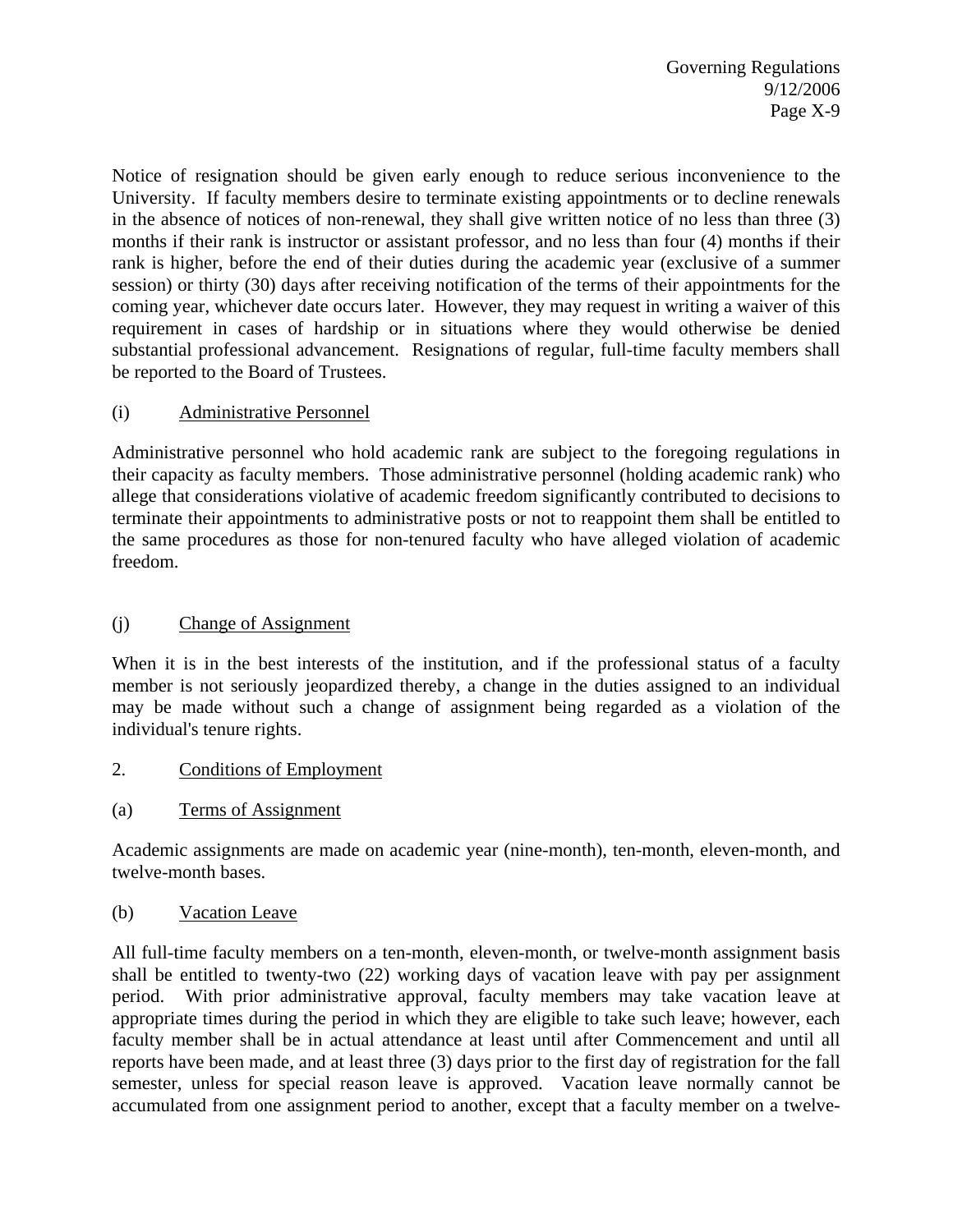month assignment basis may take vacation leave either during the assignment period in which the vacation leave is earned or during the subsequent assignment period. Under unusual circumstances, provided it is in the best interest of the University and has advance approval by the Provost, a faculty member on a ten-month or an eleven-month assignment basis also may take unused vacation leave during the assignment period following that in which the vacation leave was earned. Pay for unused vacation leave shall be limited to a maximum of twenty-two (22) days at the end of employment.

#### (c) Professional Practices

(i) General Policies

During their annual assignment period (whether academic year, ten months, eleven months, or twelve months) faculty members are expected to serve the University full-time. It is expected that they will be interested primarily in the work of their particular educational unit, giving their chief effort to the promotion of its needs.

A faculty member shall, under certain conditions, be permitted to engage, as an expert, in professional employment (consulting or professional practice) outside the University for pay. In general, any outside employment demanding more than purely spare-time effort must be substantially justified in terms of the contribution its performance can bring to the faculty member's pursuit of instruction, research, and service. Conditions under which such employment may be undertaken are as follows:

 a. Such employment shall not interfere with the fundamental responsibility of the faculty member to meet regularly assigned duties and inherent obligations to instruction, research, and service, including being regularly available to students and colleagues, which are normally expected of a full-time faculty member and for which the faculty member receives compensation from the University.

 b. Such employment requires prior approval in writing by the appropriate University official.

 c. All proposals to undertake outside employment shall be made in writing to the chairs whose recommendations shall be forwarded to the respective deans and thence, unless specified otherwise in the *Administrative Regulations* (AR II-1.1-1), to the Provost for final action. Such proposals shall indicate the nature of the work to be performed, the estimated amount of time involved, the duration of the employment, and the scale of compensation. These proposals shall become a matter of record by the Provost who shall transmit quarterly to the President full information about those that have received approval and those that have been denied. The President, in turn, shall report periodically to the Board of Trustees.

Whenever a proposal by a faculty member is disapproved by an official of the University, it is the obligation of that official to provide the faculty member, upon request, with an oral statement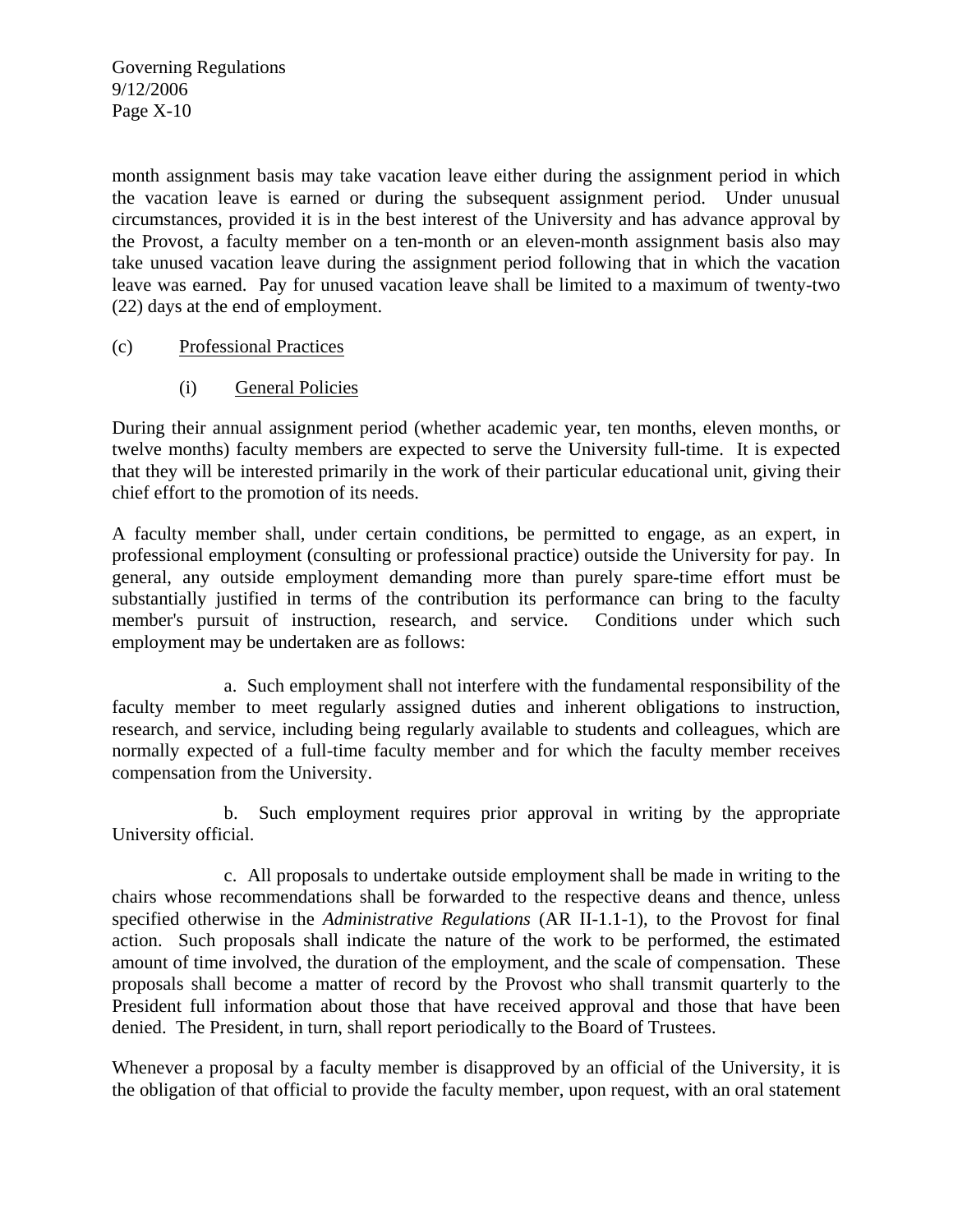of the reasons for the decision.

Requests shall be specific. Approvals shall not be granted for blanket authorizations to consult or to engage in professional practice.

 d. Such employment shall be governed by time limitations stated in the *Administrative Regulations* (AR II-1.1-1) and the provisions of Ethical Principles and Code of Conduct (GR I-D).

 e. Such employment must avoid creating a conflict of interest. Each faculty member shall be expected to exercise sound judgment in requesting approval of outside employment, keeping in mind with utmost care the matter of conflict of interest.

While it is not possible to anticipate every factual situation which might give rise to a conflict of interest, such a conflict of interest does arise within the meaning of this regulation when a faculty member represents the legal interests of another party against the University or when a faculty member engages in litigation on behalf of another party against the University. Interpretations as to conflicts of interest in particular factual situations are to be made by the President with the proviso that an adverse decision can be appealed to the Executive Committee of the Board of Trustees.

(ii) Service Plans (AR II-7)

Documents detailing the administration Services Plans approved by the Board of Trustees appear as a part of the *Administrative Regulations* II-.7.0.

- (d) Leaves of Absence
	- (i) Sabbatical Leave

The purpose of sabbatical leave is to provide opportunities for study, research, creative effort, improvement of instructional or public service capabilities and methods, and related travel in order that the quality of each recipient's service to the University may be enhanced.

Faculty members who have full-time non-tenured or tenured appointments in the regular, special title, extension, or librarian series with the rank of assistant professor (or librarian III) or higher, are eligible for sabbatical leaves after six (6) years of continuous service in the rank of instructor (or librarian III) or higher at the University, or for sabbatical leaves under a different option after three (3) years of continuous service. All such sabbatical leaves shall be approved by the President or the President's designee.

After six (6) years of continuous eligible service, a faculty member may apply for one (1) year's sabbatical leave (academic year for appointees on academic year, ten-month, or eleven-month assignments) at one-half salary or six (6) months' sabbatical leave (academic semester for appointees on academic year, ten-month, or eleven-month assignments) at full salary. After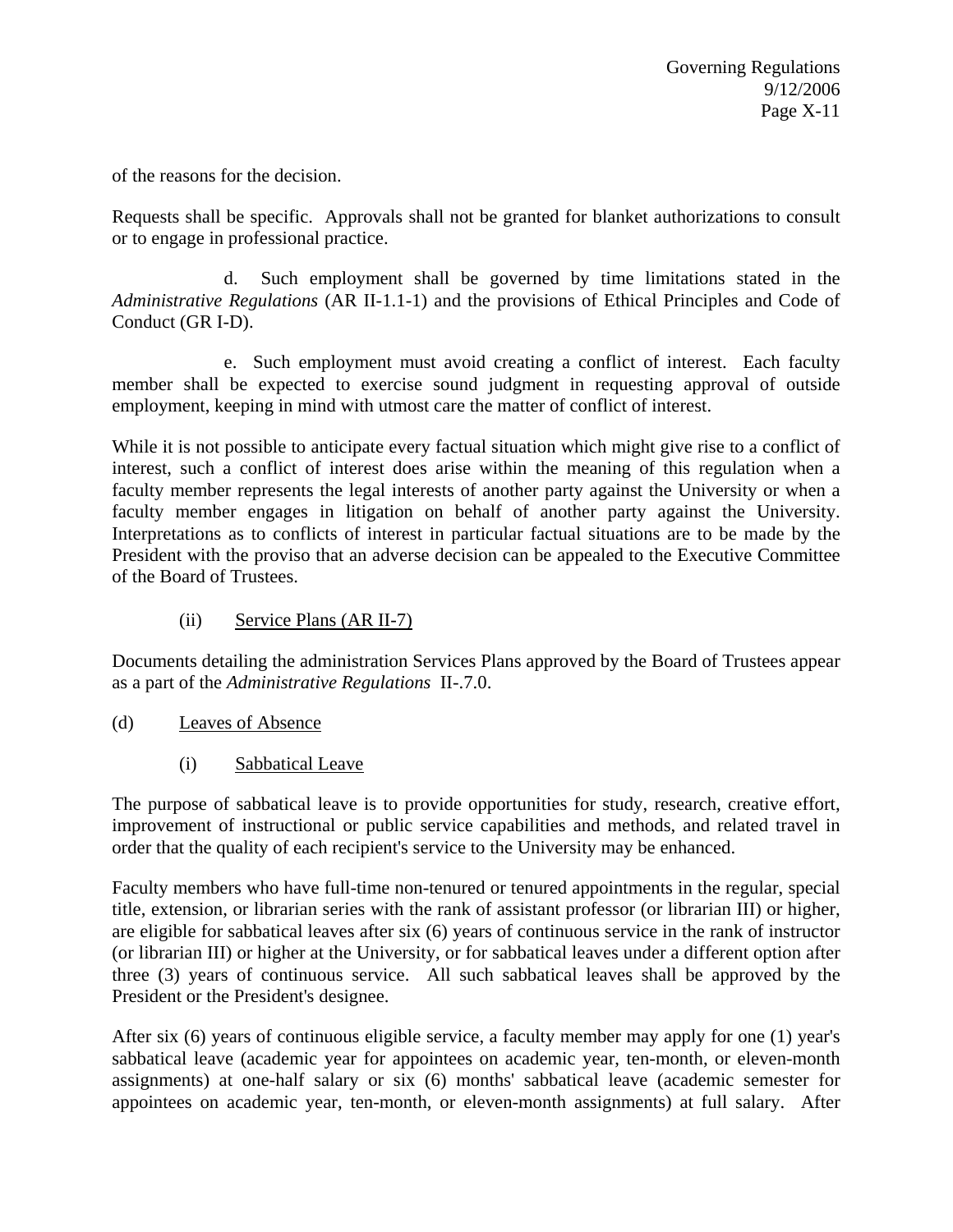three (3) years of continuous eligible service, an appointee may apply for six (6) months' sabbatical leave (academic semester for appointees on academic year, ten-month, or elevenmonth assignments) at one-half salary. Normally "continuous service" is interrupted by a sabbatical leave; that is, no service prior to a sabbatical leave may be credited toward eligibility for future sabbatical leave. However, in the event that it becomes necessary for an individual to postpone a sabbatical leave at the request of and/or for the benefit of the University or one of its educational units, the period of postponement shall be counted as part of the six (6) years of service necessary for the individual to again become eligible for sabbatical leave. The request for and/or agreement that the sabbatical leave be postponed shall be made in writing by the dean, and be approved by the Provost. The request or agreement shall specify the period of postponement and the reason for it. In no case shall cumulative sabbatical leave be granted for a single period longer than one (1) full year at full salary.

Sabbatical leave shall not be used as a means of augmenting personal income. A recipient may not accept gainful employment during a sabbatical leave (for an individual on an academic year assignment basis, this does not include the period of May 16 through August 15; for an individual on a ten-month or eleven-month assignment basis, this does not include the period of vacation and the one (1) or two (2) months outside the assignment period each fiscal year; for an individual on a twelve-month assignment basis, this does not include the one-month vacation period) except as follows:

A fellowship, grant-in-aid, or government-sponsored exchange lectureship may be accepted for the period of the leave if acceptance shall promote the purpose of the leave and is approved by the President or the President's designee.

For those on one-year sabbatical leave, additional salary not to exceed one-half of the regular academic salary may be accepted for (1) work performed during the sabbatical leave on research projects administered by the University with funds from government or private grants or contracts when the terms of the grant or contract authorize the usage of such funds, and when the work to be performed is significantly related to the studies planned for the leave; (2) work on a research grant at another university; (3) research work in a government laboratory; or (4) work as a research professor or associate in another university. Any such arrangements pursuant to this paragraph must be approved by the President or the President's designee.

In neither of the above instances shall a recipient's total income attributable to a sabbatical leave project exceed the individual's regular academic salary. Sabbatical leave shall be granted with the understanding that the recipient, following the sabbatical leave, will continue service at the University for at least one (1) academic year.

## (ii) Temporary Disability Leave

Temporary Disability Leave (TDL) may be granted to faculty members by the Provost. Eligible faculty members who are totally disabled are entitled to six (6) months' TDL with pay. TDL with pay for more than six (6) months requires approval by the Board of Trustees.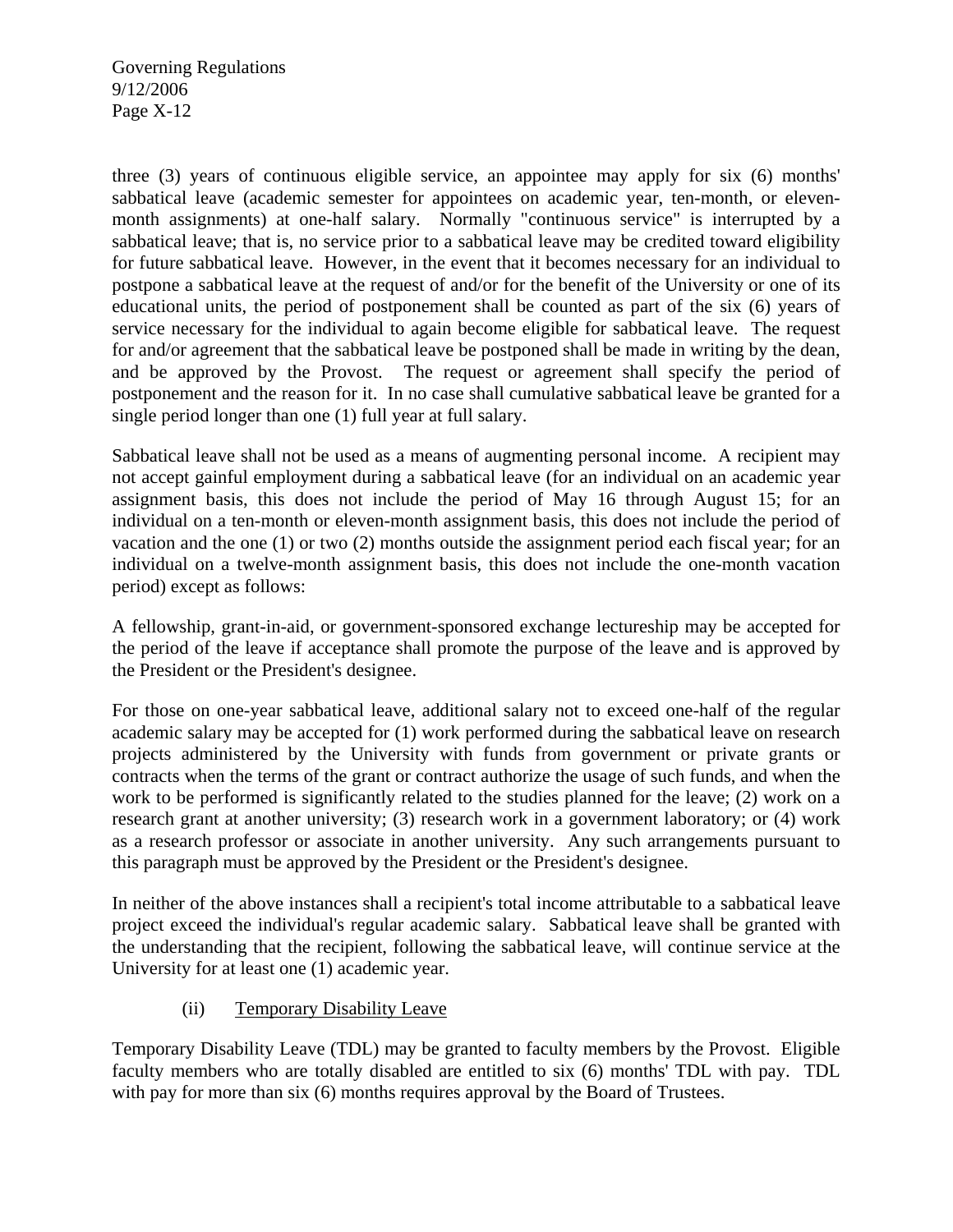# (iii) Leaves With Pay

Upon the recommendation of the appropriate administrative officers and approval of the Provost, a faculty member may be granted leave of absence with pay for a period not to exceed thirty (30) days for the purpose of permitting an appointee to attend a professional meeting, serve temporarily with an outside agency, serve in the military forces of the United States, or for other good cause. Such leaves of absence with pay for more than thirty (30) days require approval of the Board of Trustees.

## (iv) Leaves Without Pay

Upon the recommendation of the appropriate administrative officers and approval of the Provost, a member of the faculty may be given a leave of absence without pay. Ordinarily such leave shall not be granted for a period in excess of one year (12 months). However, such leave may be extended on application and approval by the appropriate administrative officers. The best interests of the University shall be a major consideration in granting an extension of any such leave. Leaves of absence without pay are not normally credited toward eligibility for sabbatical leave. However, exception may be made when the leave enhances the value of the individual to the University, e.g., a leave to accept a fellowship or a grant, service for professional organizations, etc. In no case shall the leave of absence without pay be considered as an interruption of continuous service.

## (v) Educational Leave

To pursue an advanced degree at the University of Kentucky in accordance with these *Governing Regulations,* Part X.C.6, faculty members may request half-time or more leave, with proportional reduction in salary. If such educational leave for faculty development is recommended by the dean and approved by the Provost, the faculty members shall be entitled to normal faculty benefits and privileges during the period of temporary change in status. Although a period of educational leave shall not be credited toward eligibility for sabbatical leave, it shall not be considered as an interruption of continuous service. Also, for non-tenured faculty members, such a period of educational leave shall not be counted as probationary period service.

# (vi) Scholarly Fellowship Leave

To accept a scholarly fellowship which allows a faculty member to pursue a program of research, and which the funding agency will not process through the University, faculty members may request leave with partial pay. If such leave is recommended by the dean and approved by the Provost, the faculty member shall be entitled to normal faculty benefits and privileges during the period of temporary change in status. Time spent on scholarly fellowship leave shall apply toward eligibility for sabbatical leave and count as probationary period service unless the University in granting the leave and the individual accepting it agree to the contrary.

## 3. Miscellaneous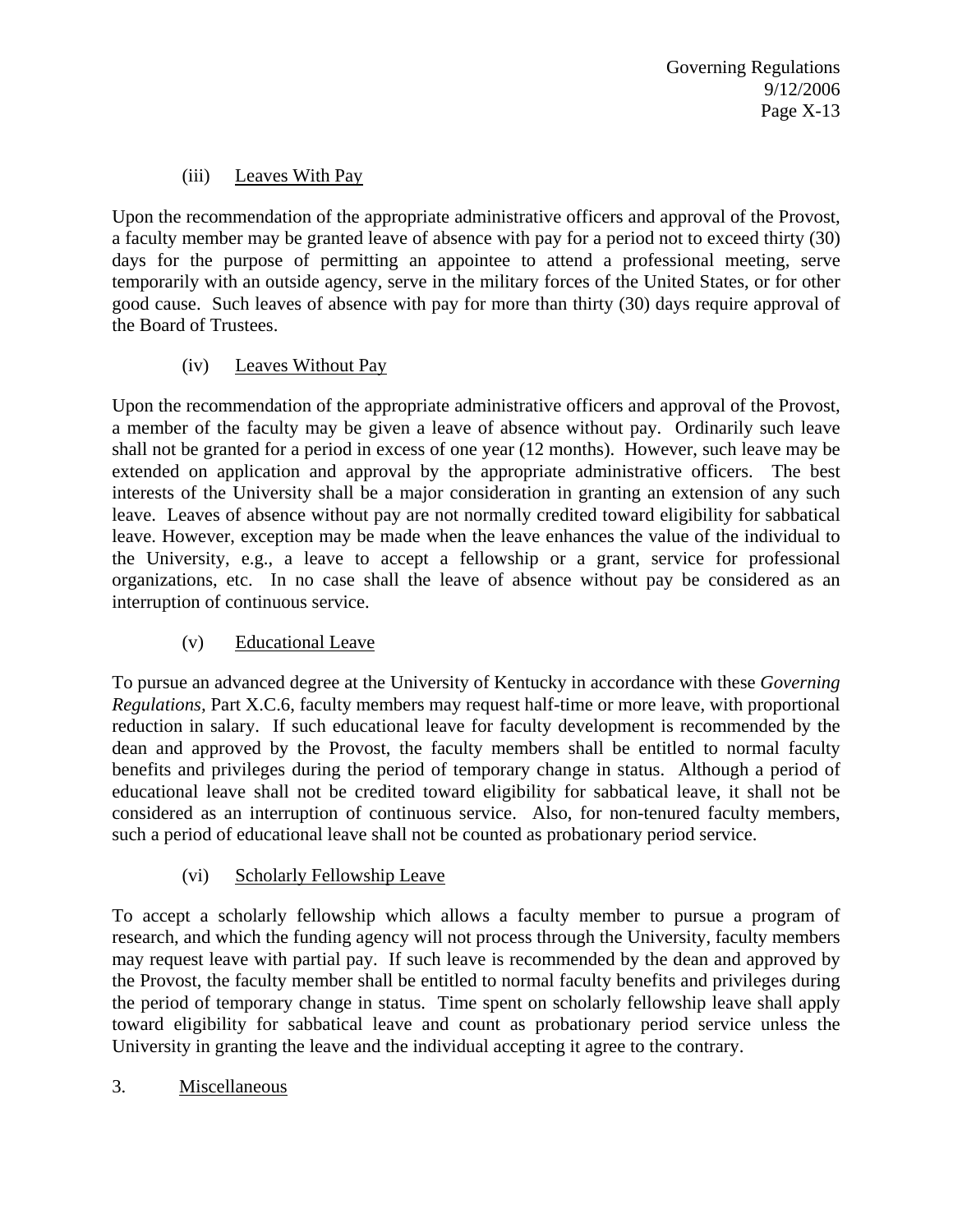#### (a) Faculty Members as Candidates for Degrees

Faculty members having a rank higher than that of instructor may not be considered as candidates for degrees in the discipline in which they are employed and hold academic rank. Faculty members pursuing degrees above the master's degree at the University of Kentucky may not hold more than a half-time work assignment either during the two (2) full-time, consecutive resident semesters preceding the qualifying examination or during the two semesters of full-time dissertation study immediately following the qualifying examination.

#### (b) Faculty Members as Scholars and Citizens

It is the policy of the University to maintain and encourage, within the law, full freedom of inquiry, discourse, instruction, research, service, and publication and to protect members of the faculty against influences, from inside or outside the University, which would restrict them in the exercise of these freedoms in their areas of scholarly interest. Faculty members shall be permitted and encouraged to investigate any theory, challenge any premise, engage in political and social debate, and to express their dissent, without jeopardy to their academic careers, provided their behavior is not in violation of the law and does not interfere with the normal operation of the educational programs of the University.

Like other citizens, faculty members are free to engage in political activities so far as they are able to do so within the law consistent with their obligations as teachers and scholars. When necessary, leaves of absence without pay may be given for the duration of an election campaign or a term of office, provided that there has been timely application for leave and that the requested leave is limited to a reasonable period of time. The terms of a leave of absence for this purpose shall be set forth in writing. The leave shall not affect unfavorably the tenure status of a faculty member, except that the time spent on such leave from academic duties shall not count as probationary service unless agreed to otherwise.

Elective and appointive part-time services on boards and commissions to which faculty members are prepared to provide exceptional amounts of time shall be governed by policies on professional practice (GR X.C.3).

#### C. Employment of Staff Employees

1. The *Human Resources Policy and Procedures Administrative Regulations* are applicable to staff employees. The *Human Resources Policy and Procedures Administrative Regulations* are promulgated by the President pursuant to delegation of the Board of Trustees.

## 2. Post-Retirement Employment

(a) A post-retirement appointment may be used in a very limited number of cases, when it is essential to a University program or office or when it is otherwise impossible practicably to fill a position with a fully qualified person. Such a part-time or full-time appointment is restricted to